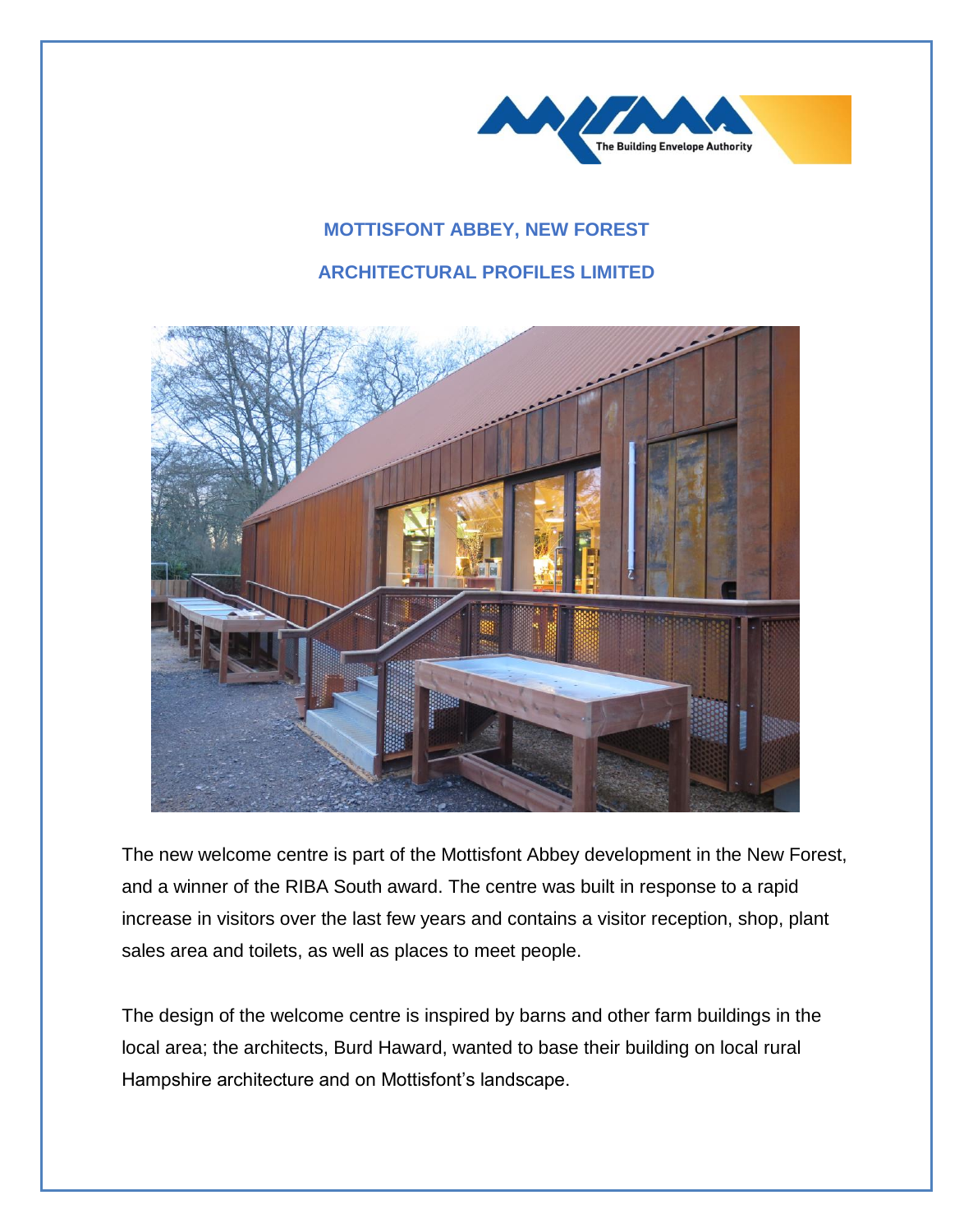What is unusual about this particular building is that its colour matures across the first few months and years of its life, changing from a silver-grey to a warm rustic brown that blends in perfectly with the New Forest surroundings.

Both the roof and walls are produced in Cor-ten faced steel which oxidises with the weather at a rate that will depend on the environment and the surroundings so, in effect, maturing to blend in with its situation…. and the final deep brown colour then lasts forever.

The AP45HR-R roof profile was roll-formed by Architectural Profiles Limited, well known for their creative thinking when faced with a challenging specification, The Cor-ten steel was produced by Lotus Steels.

Cor-ten has a long history starting on the railways in America back in the 1930s where controlled corrosion was a feature of a particularly tough steel capable of withstanding the rigours of the railway coal marshalling yards. Since then , Cor-ten has found its way slowly into building construction where this unique, and very attractive, feature does what only it can do.

An Abbey in the New Forest may be a long way from the early US railways but it nevertheless may never have got its sensitive planning permission without that early creative thinking.